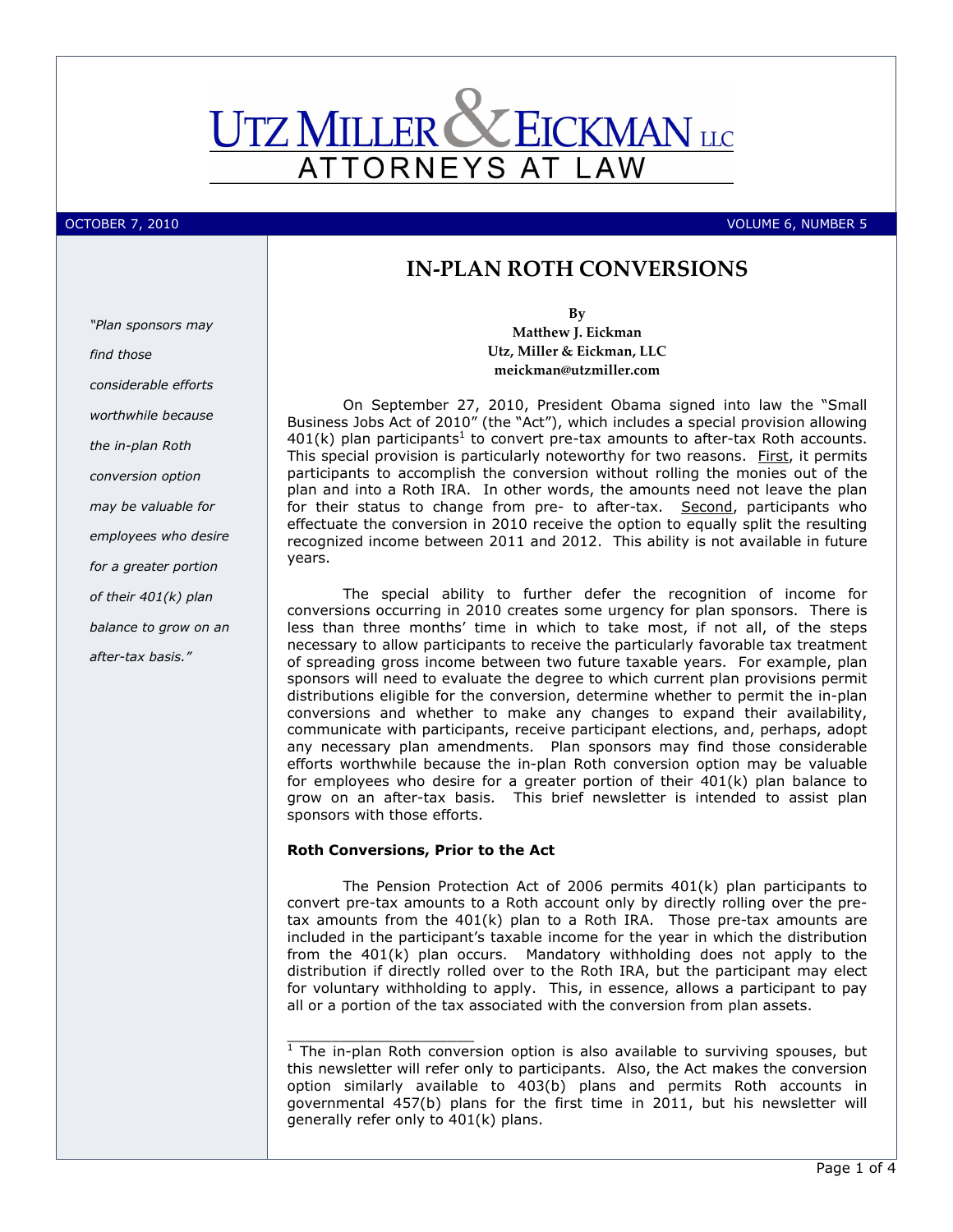"The in-plan Roth conversion option is available for late 2010 and future years, but the ability to further defer the income created by the conversion is

available only for

conversions occurring

in 2010."

#### Utz, Miller & Eickman, LLC 7285 West 132nd St. Suite 320 Overland Park, KS 66213

Phone: 913.685.0970 Fax: 913.685.1281

# Matthew J. Eickman

meickman@utzmiller.com Phone: 913.685.0749 Fax: 913.685.1281

## Eric N. Miller

emiller@utzmiller.com Phone: 913.685.8150 Fax: 913.685.1281

# John L. Utz

jutz@utzmiller.com Phone: 913.685.7978 Fax: 913.685.1281

## www.utzmiller.com

The information in this newsletter is of a general nature only and does not constitute legal advice.

Consult your attorney for advice appropriate to your circumstances.

# In-Plan Conversions Under the Act

 The Act permits those pre-tax amounts to be converted into the 401(k) plan's designated Roth account, without the need for a rollover. There are three important limitations on the availability of the conversion. First, the distribution must occur after September 27, 2010. Second, the distribution must be an "eligible rollover distribution" available because of an event triggering an eligible rollover distribution. That is, absent such a triggering event (described in detail within the checklist below), a participant may not simply submit an election to convert pre-tax amounts. Third, the  $401(k)$  plan must otherwise include a qualified Roth contribution program. In other words, a plan may not permit inplan Roth conversions without also generally permitting participants to make Roth contributions.

# Tax Consequences

 The in-plan Roth conversion option is available for late 2010 and future years, but the ability to further defer the income created by the conversion is available only for conversions occurring in 2010. In general, an in-plan Roth conversion will result in the participant being taxed on the pre-tax amount converted in the year the conversion occurs. As noted above, however, a special rule applicable in 2010 allows a participant to elect either for that general rule to apply (and be taxed in 2010) or to be taxed on half of the taxable amount of the rollover in 2011 and the other half in 2012. The IRS has informally indicated on its website that a participant electing to include the entire amount in his or her 2010 gross income may not revoke that election after the due date, including extensions, of his or her 2010 federal income tax return.

We are hopeful for additional guidance from the IRS regarding any withholding requirements triggered by an in-plan Roth conversion. In the context of direct rollovers from a 401(k) plan to a Roth IRA, the IRS has explained that mandatory withholding does not apply but that participants may enter into a voluntary withholding agreement. It is not clear whether that same rationale would apply to in-plan Roth conversions, particularly because there would not otherwise be an amount leaving the  $401(k)$  plan from which voluntary withholding could occur. Importantly, this means it is presently unclear whether participants will be able to pay all or a portion of the tax associated with the conversion from plan assets, or whether participants must access some other source to satisfy the resulting tax liability.

# Checklist for Employers

 There are several steps for employers to take in relation to the new inplan Roth conversion option. The following checklist aims to help employers with those steps:

1. Does the plan permit Roth contributions? As described above, this is a prerequisite for permitting in-plan Roth conversions; designated Roth accounts may not be established solely for the purpose of the conversions. The legislative history does not suggest that the qualified Roth contribution program must have been in place for at least a prescribed amount of time before the in-plan conversions become permissible. Thus, we assume (although we cannot yet be certain) that a plan sponsor that does not presently permit Roth contributions from compensation may begin to do so and offer the in-plan Roth conversion option.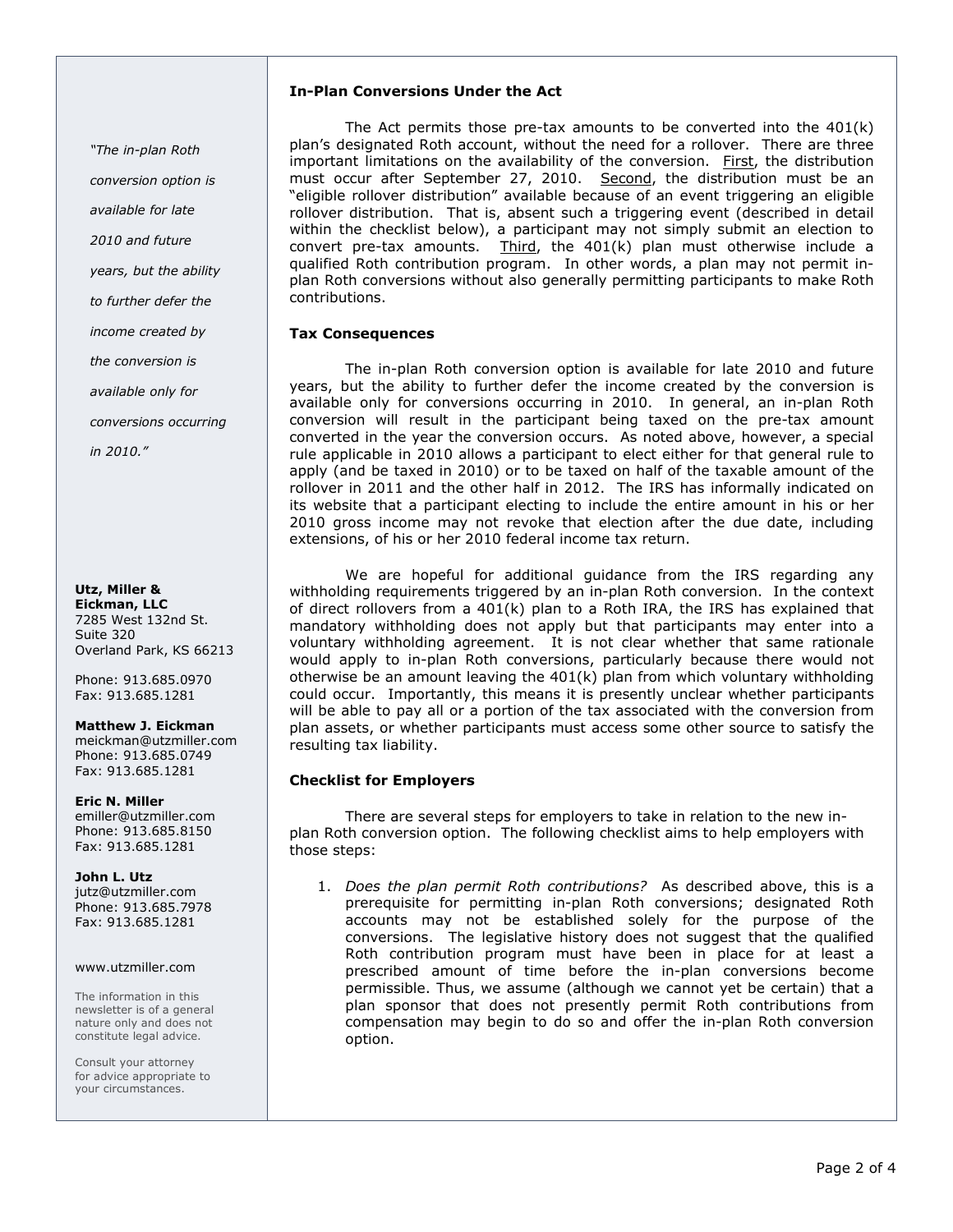"Plan sponsors that wish to make in-plan Roth contributions available will have a strong interest in describing the in-plan conversion process to

plan participants as

soon as possible."

Utz, Miller & Eickman, LLC 7285 West 132nd St. Suite 320 Overland Park, KS 66213

Phone: 913.685.0970 Fax: 913.685.1281

#### Matthew J. Eickman

meickman@utzmiller.com Phone: 913.685.0749 Fax: 913.685.1281

Eric N. Miller emiller@utzmiller.com Phone: 913.685.8150 Fax: 913.685.1281

John L. Utz jutz@utzmiller.com Phone: 913.685.7978 Fax: 913.685.1281

#### www.utzmiller.com

The information in this newsletter is of a general nature only and does not constitute legal advice.

Consult your attorney for advice appropriate to your circumstances.

2. What distributable events are permissible under our plan and would be eligible for in-plan Roth conversions, and should we expand the plan's list of distributable events in order to make the in-plan conversion option more widely available to participants? Consider a 401(k) plan that allows Roth contributions and does not permit distribution of any type of contribution until the participant severs employment. An in-plan Roth conversion would effectively be available only for former employees. That is because, as noted above, there must be an event triggering an eligible rollover distribution before the in-plan Roth conversion may occur. The Tax Code and various forms of IRS guidance permit various triggering events, depending on the type of contribution.

Pre-tax deferrals, safe harbor contributions, QNECs, and QMACs may not be distributed earlier than: (i) severance from employment, death, or disability; (ii) plan termination; (iii) attainment of age 59 1/2; or (iv) in the case of a qualified reservist distribution, the date of the order or call to active duty for a period in excess of 179 days or for an indefinite period. Profit-sharing contributions, nonelective contributions that are neither safe harbor contributions nor QNECs, and matching contributions that are neither safe harbor contributions nor QMACs may be distributed after: (a) a fixed number of years, but not less than two; (b) the attainment of a stated age; or (c) the occurrence of some event, such as having participated in the plan for at least five years, layoff, illness, disability, retirement, death, or severance of employment. Rollover amounts reflected in a separate account may be distributed at any time upon the participant's request.

Thus, to make the in-plan conversion option more widely available, some plans may have to be changed to allow distribution upon some or all of the triggering events listed above. Some plan sponsors may not be eager to expand their 401(k) plan's distributable event options and to broadly open up their plans to allowing monies to prematurely leave the plan. The Act's legislative history anticipates this reluctance, however, by permitting (but not requiring) a plan sponsor that expands its distribution options to condition eligibility for a new distribution option on an employee's election to have the distribution directly rolled over to the designated Roth program within that plan.

For example, a 401(k) plan could be modified to permit an in-service distribution of profit-sharing and other non-safe harbor/non-qualified nonelective or matching contributions upon a participant having participated for five years or attaining a specific age, and to permit distributions of pre-tax deferrals and any safe harbor contributions at age 59 1/2. The plan could condition the availability of any of those new options upon the participant's election of an in-plan Roth conversion of the entire amount distributed pursuant to the election.

- 3. What steps should we take to communicate with participants? Plan sponsors that wish to make in-plan Roth contributions available will have a strong interest in describing the in-plan conversion process to plan participants as soon as possible. (It is unclear whether this would simply be a good communicative step or whether there might be some fiduciary duty to make the disclosure.) Those communications will likely describe the distributable events and types of contributions eligible for conversion, and the process and timeline for electing a distribution. They also will likely include modified plan distribution paperwork.
- 4. Do we need to amend our plan? The Act's legislative history proclaims that a plan must be amended in order to allow the in-plan Roth conversions. The less certain issues are how soon any amendment must